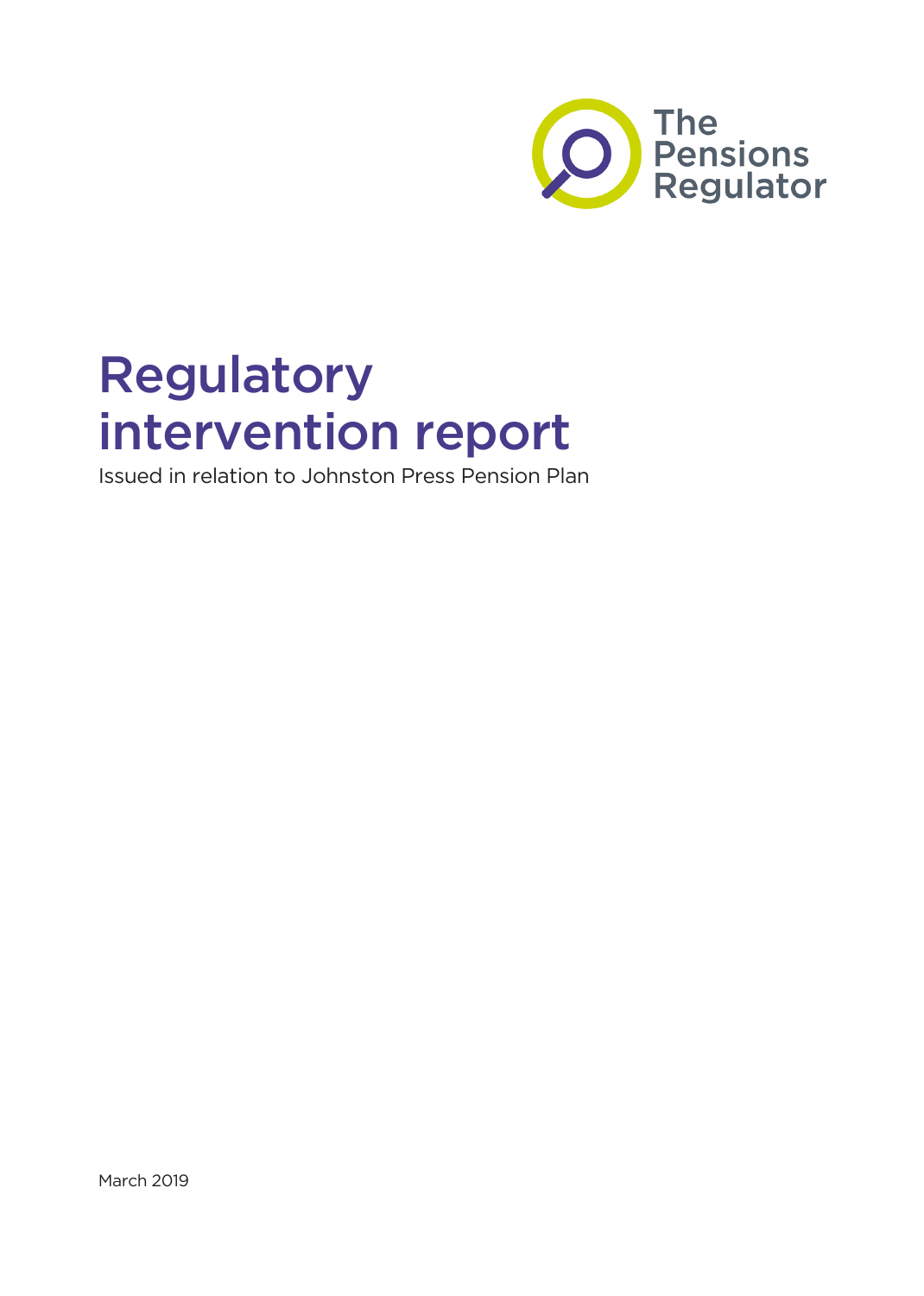### Case summary

Johnston Press plc and Johnston Publishing Limited are the sponsoring employers of the Johnston Press Pension Plan. These employers and most of the rest of the companies in the Johnston Press Group went into administration on 17 November 2018 and substantially all their business and assets were then sold to a company owned by the Group's bondholders (JPI Media Group) under a 'pre-pack' arrangement.

We opened an anti avoidance investigation to establish whether there were any activities in respect of the pre-pack and the events preceding it that would cause us to use our anti avoidance powers. We have found no evidence to date that would support the use of either a Financial Support Direction (FSD) or a Contribution Notice (CN) and we have concluded that we will not currently pursue the use of our anti avoidance powers.

### Illustrated summary



PPF shortfall **£109m** (estimated as at 31 December 2017)



Buy-out deficit estimated at **£305m** (as at 30 June 2018)



November 2018 contribution due **c.£885k**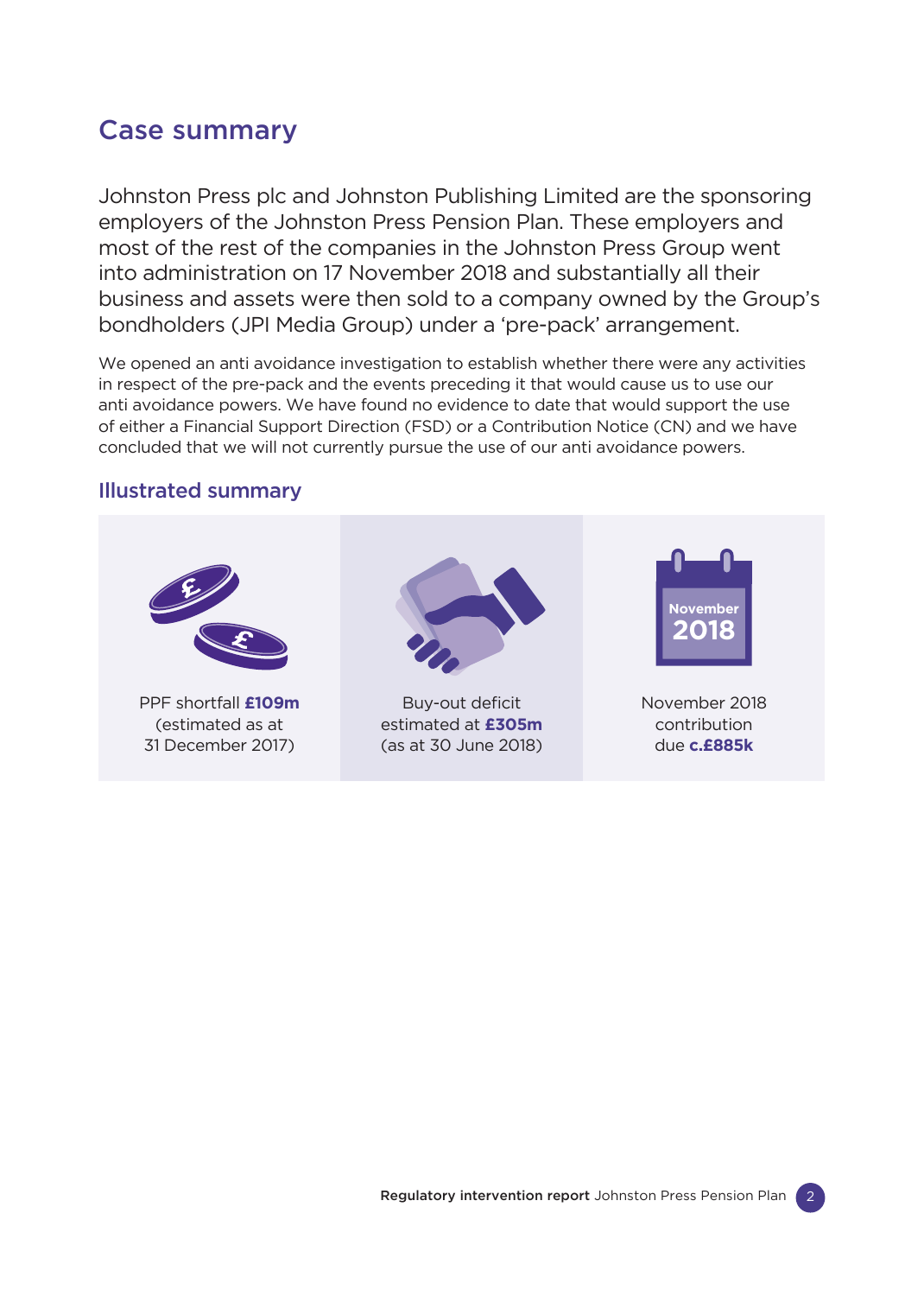## **Background**

Johnston Press was a well-established newspaper owner, publishing titles including the i, the Scotsman and the Yorkshire Post. The Group included the sponsoring employers of the Johnston Press Pension Plan, which had 4,771 members and an estimated buyout deficit as at 30 June 2018 of £305m.

Despite a steady decline in the regional newspaper sector, Johnston Press successfully raised £360m to repay its existing debts in 2014. The new funding comprised £140 million in equity and £220 million in secured bonds, which were scheduled for repayment in full in June 2019.

However, following the refinancing, trading deteriorated and in March 2017, a formal strategic review of the business began. Initially the possibility of a consensual debt for equity swap was explored. However, due to the value of the business compared with the size of its liabilities, it was not possible to agree an appropriate solution with its financial stakeholders. Independent advisers acting for the Group had been in conversations about the possibility of raising further funding for the business, but these were unsuccessful.

In July 2018, Johnston Press approached TPR and the Pension Protection Fund (PPF) to explore the possibility of a regulated apportionment arrangement (RAA). An RAA is an agreement which allows a company to free itself from its financial obligations to a pension scheme in order to avoid insolvency, provided that certain conditions are met and that the PPF does not object. In this case, the indicative proposals did not meet PPF published guidance and were not progressed further.

## The sale of the company

The last phase of the strategic review was to run a formal sales process seeking offers for the entire business or for any of its constituent parts. Bids received only for the business excluding the pension scheme were substantially less than the outstanding value of the bonds, and were rejected.

During the strategic review an alternative contingency plan had been agreed with a committee of bondholders in the event of there being no solvent solution for refinancing and no viable bids for the sale. It was agreed that, in the event of no other options, the bondholders would buy the Group's businesses and assets via a pre-pack sale in administration. Following the end of the formal sales process, the directors concluded late on 16 November that there was no alternative for the Group to avoid insolvency and that they should file for administration immediately.

The administrators sold the businesses and assets to JPI Media Group for £181 million, which they advised represented the best outcome for the Group's creditors and was at the top end of an independent valuation of the business and assets. The transaction was completed on 17 November 2018.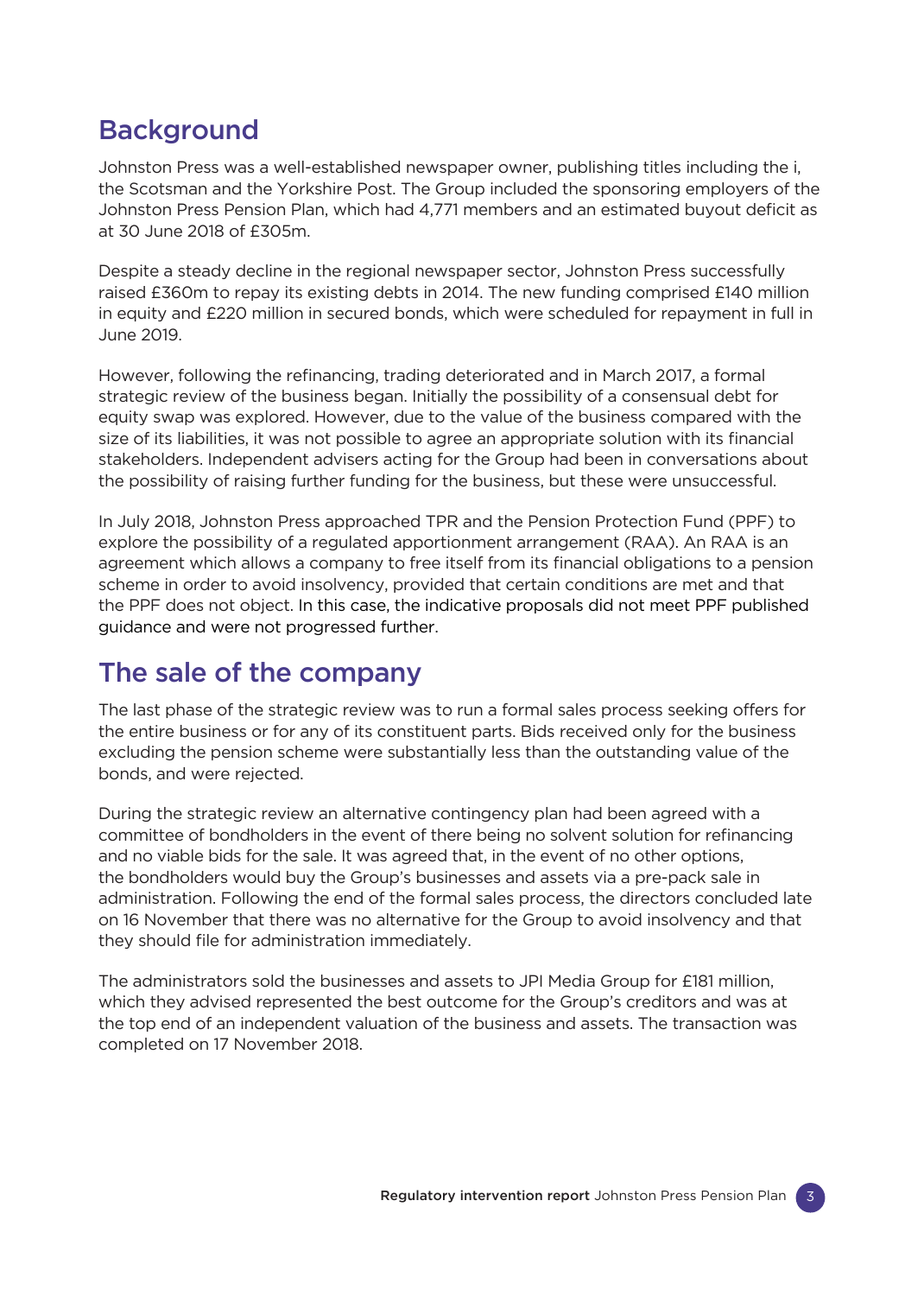## Regulatory action

Our enquiries focused on the following issues:

- Whether there was any viable alternative to the company entering administration.
- Whether the timing of the administration had been artificially engineered to avoid the deficit repair contribution (DRC) of around £885,000 that had been due to be paid to the scheme on 19 November 2018 under the schedule of contributions.
- Whether there were any acts before the administration requiring further scrutiny.
- Whether there was a case to support a FSD or CN.

### **Outcome**

We found no evidence to suggest that insolvency was avoidable nor that the administration was planned to circumvent payment of the DRC, nor that there were any acts pre-dating the administration worthy of further investigation. The administrators have also confirmed to us that their enquiries have not established any previous transactions which might require further investigation by them. We have liaised with the administrator and the PPF to ensure that should any new and relevant evidence be uncovered by them this will be provided to TPR, and this may lead to us considering opening an investigation.

### Our approach

Pre-pack insolvencies are a legitimate means of preserving jobs and value in a business which could otherwise end up in liquidation. However, where an insolvency occurs, stakeholders (including the pension scheme) may lose out. Where pre-pack insolvencies result in the removal of sponsor support from a defined benefit scheme, the parties to the transaction should expect us to investigate whether there are grounds for us to take antiavoidance action, particularly in circumstances where there is an association between the new owners and the previous owners or other stakeholders.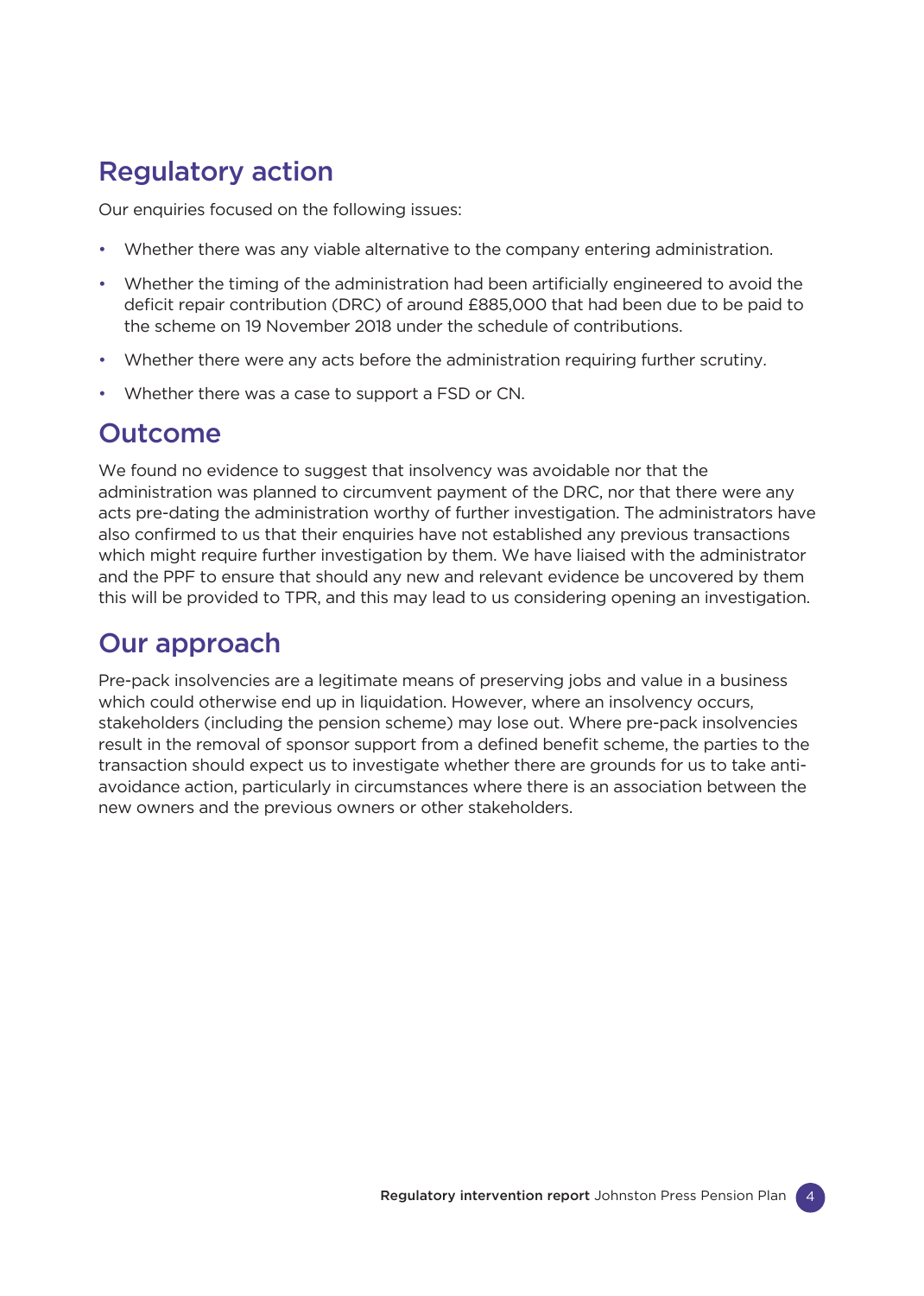# **Timeline**

#### November 2018

Johnston Press enters administration with pre-pack sale to JPI Media Limited

#### November 2018

TPR begins investigation into circumstances leading up to administration

#### December 2018

TPR gathers and reviews information, liaises with the PPF and other parties

#### January 2019

Follow up information received and reviewed

### February 2019

TPR decides to close case